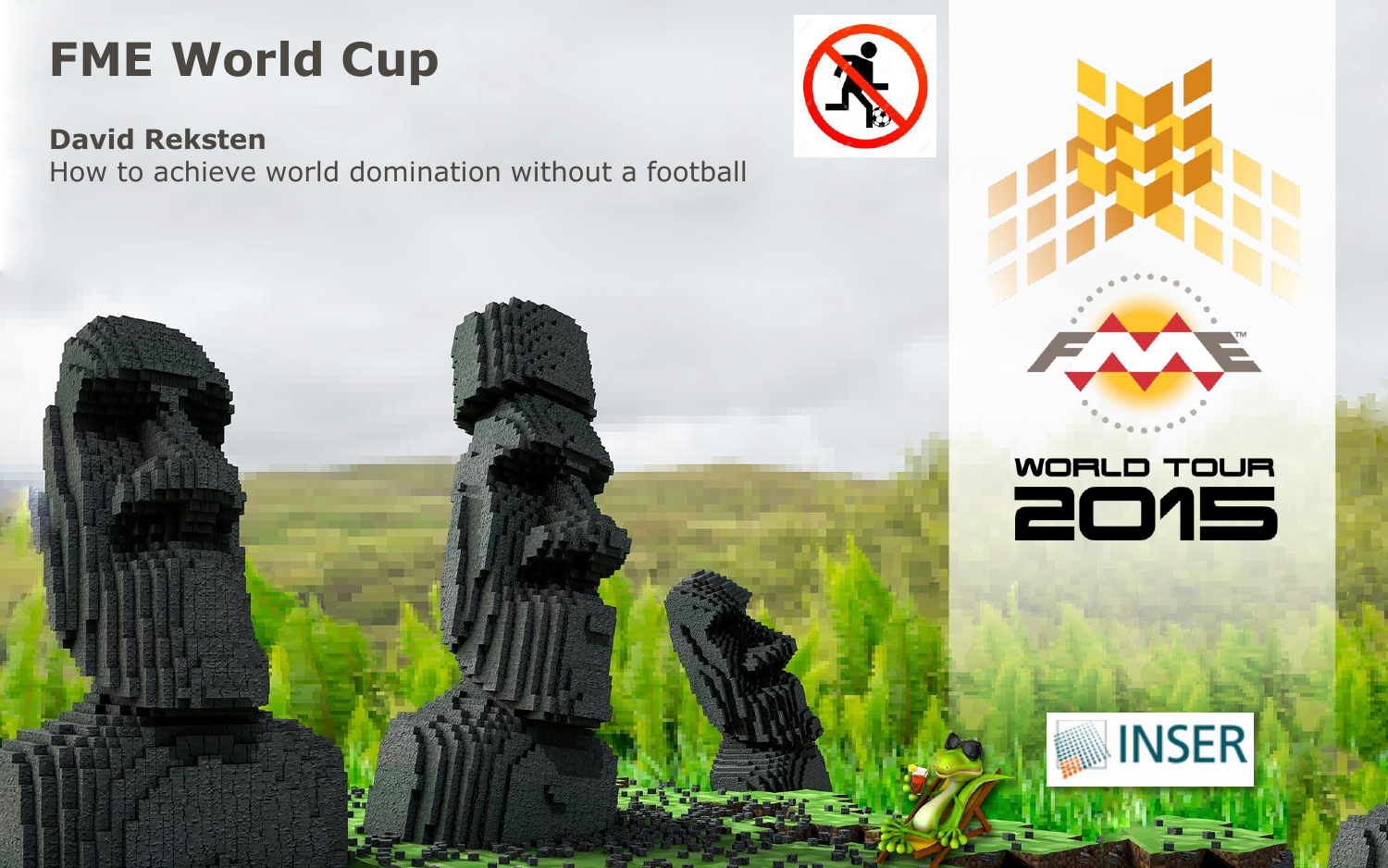## **Preparing the data**



- **Read Excel spreadsheet with participants**
- **Geocode with Google, verify results**
- **-** Calculate "motivation factors"
	- Days of inscription before event (*d*)
	- Distance, flight-of-bird (*b*)
	- Distance, driving quickest route by car (c)
- **EXEC** Calculate initial motivation score

$$
\bullet \quad Score = d + \frac{c - b}{b} + \frac{b}{10}
$$

**Write to Amazon DynamoDB, table "Participants"** 

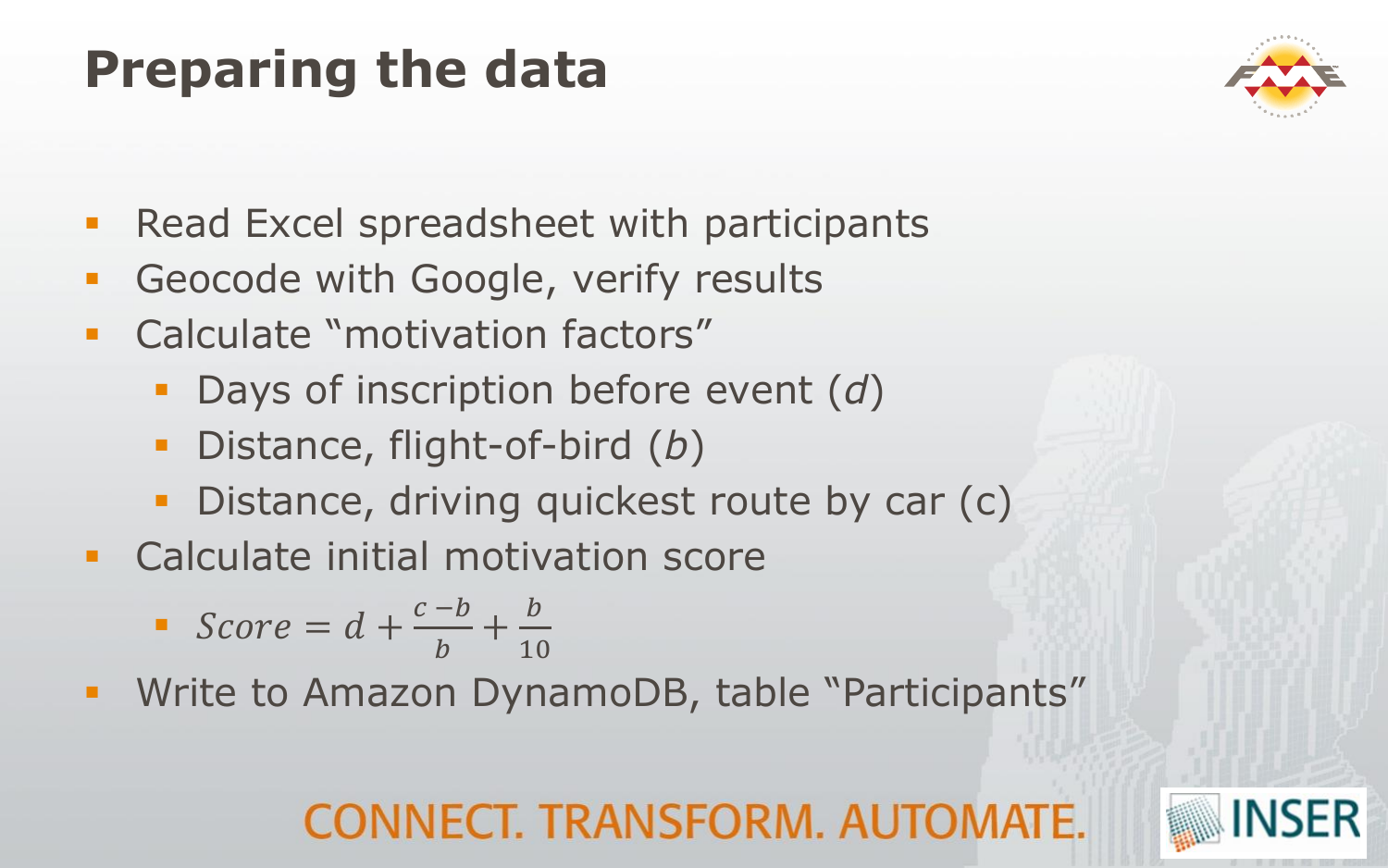# **Qualifying for tournament**



- **Using true random numbers from random.org** 
	- **Measures atmospheric noise using radio sensors**
	- **Statistically proven, uniform distribution**
- **Generate random score modifier for each player**
- **Generate random playoff ranking**
- Eliminate players with playoff rank  $> 64 \rightarrow$  "bad hair day"
	- **We only want lucky participants!**
	- … and to make it simpler for ourselves
- **Results to Amazon DynamoDB, table "Matches"**

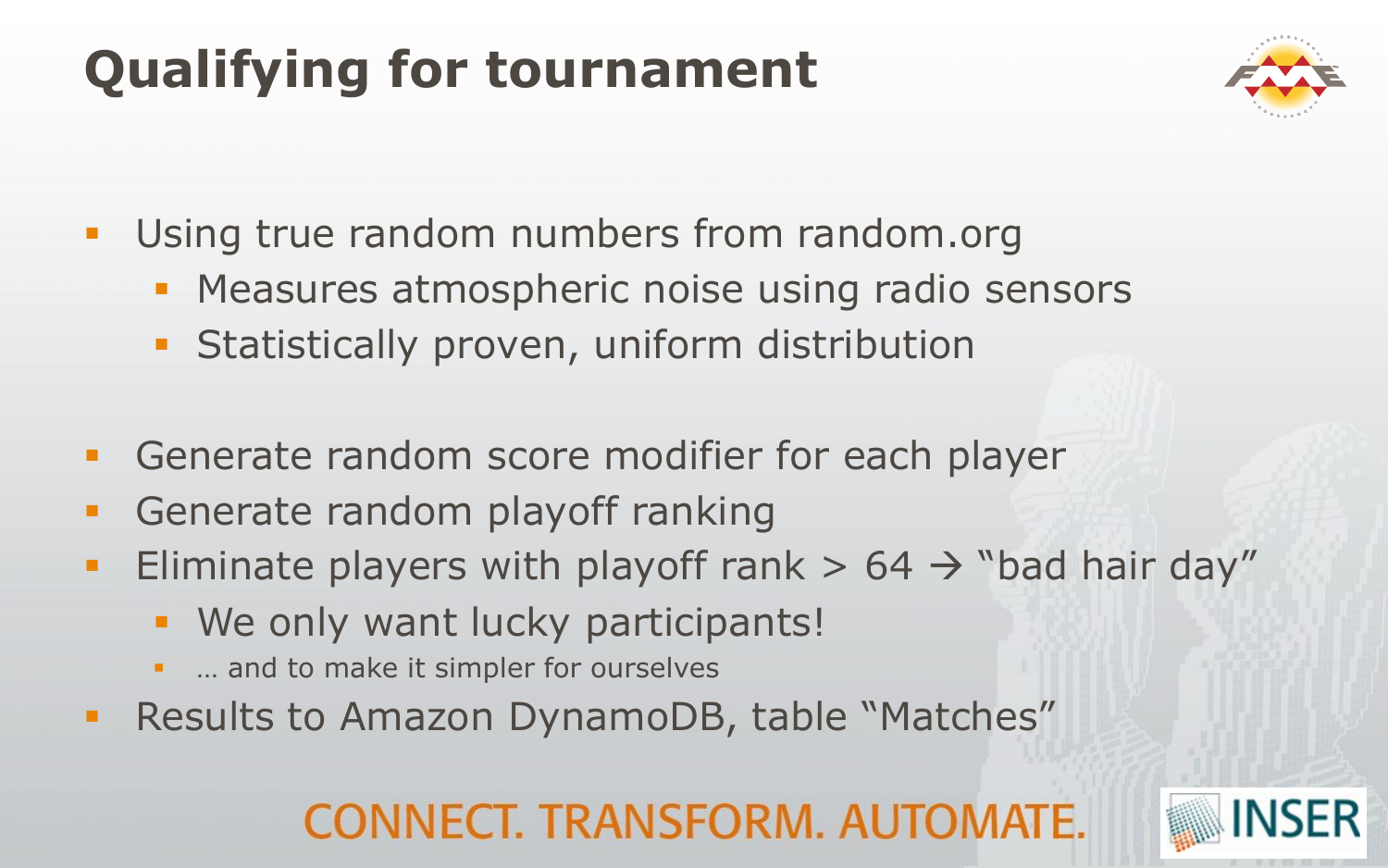# **Playing a round**



- **Read results from previous round in "Matches"**
- **Calculate median score of remaining participants**
- Score<sub>new</sub> =  $Score_{last} \pm (20\% \times median)$
- **Play each participant against each other**
- **Scores are cumulative between rounds**
- **Winner gets to add 10% of score difference in match**
- **Append results to Amazon DynamoDB, "Matches"**
- **Generate HTML page to display the results**